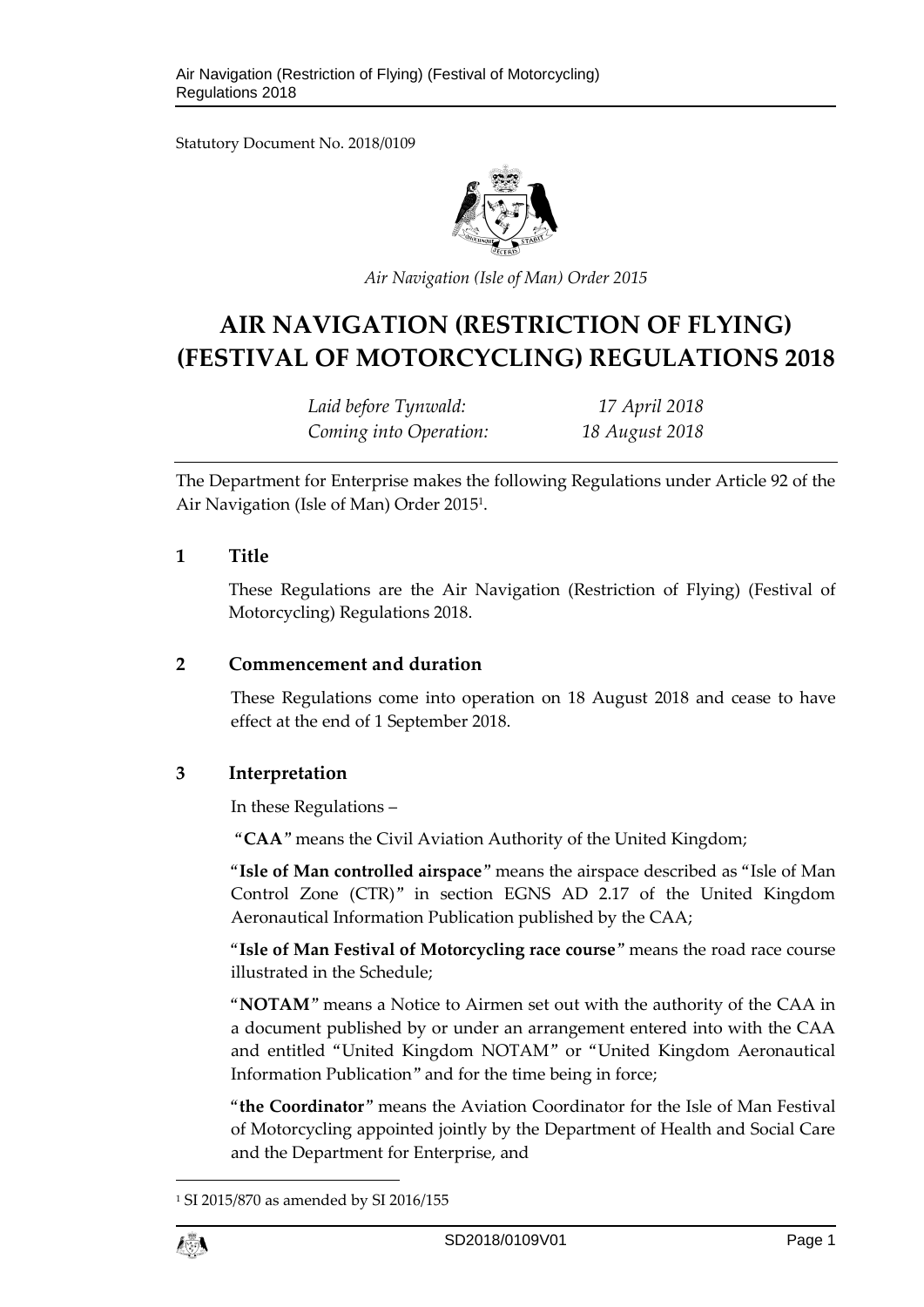"**restricted airspace**" means the airspace referred to in paragraph (1).

#### **4 Restricted airspace**

- (1) For the duration of these Regulations, an aircraft must not fly below 3,000 feet above mean sea level within —
	- (a) the area bounded by the Isle of Man Festival of Motorcycling race course; and
	- (b) an area 1000 metres wide outside and abutting on the Isle of Man Festival of Motorcycling race course,

when that airspace is notified as being active by a NOTAM.

- (2) Paragraph (1) is subject to paragraph (3) and regulation 5.
- (3) Paragraph (1) does not apply to any aircraft that—
	- (a) is flying with the permission of the Isle of Man Civil Aviation Administration;
	- (b) is flying with the permission of, and in accordance with any instructions given by, the Coordinator; and
	- (c) in the case of any part of the restricted airspace which falls within Isle of Man controlled airspace, is flying in accordance with a clearance issued by the Air Traffic Control Unit at the Isle of Man Airport.

# **5 Exceptions**

- (1) Regulation 4 does not apply to any twin-engined helicopter which
	- (a) is operated by Atlas Helicopters Limited;
	- (b) is being used for
		- (i) the evacuation in an emergency of a sick or injured person from within an area specified in regulation 4(1); or
		- (ii) the transfer of a sick or injured person from any place in the Isle of Man to a hospital;
	- (c) is authorised to fly in accordance with a permission granted by the Department under rule 5(3)(b), (c) or (e) in Schedule 1 to the Rules of the Air Regulations 2007<sup>2</sup> as they have effect in the Island<sup>3</sup>; and
	- (d) complies with any instructions given by the Coordinator.
- (2) Regulation 4 does not apply to any small unmanned surveillance aircraft which is operated by the holder of a permission issued by the

1

<sup>2</sup> SI 2007/734 as amended by SI 2007/1371

<sup>3</sup> SD 835/08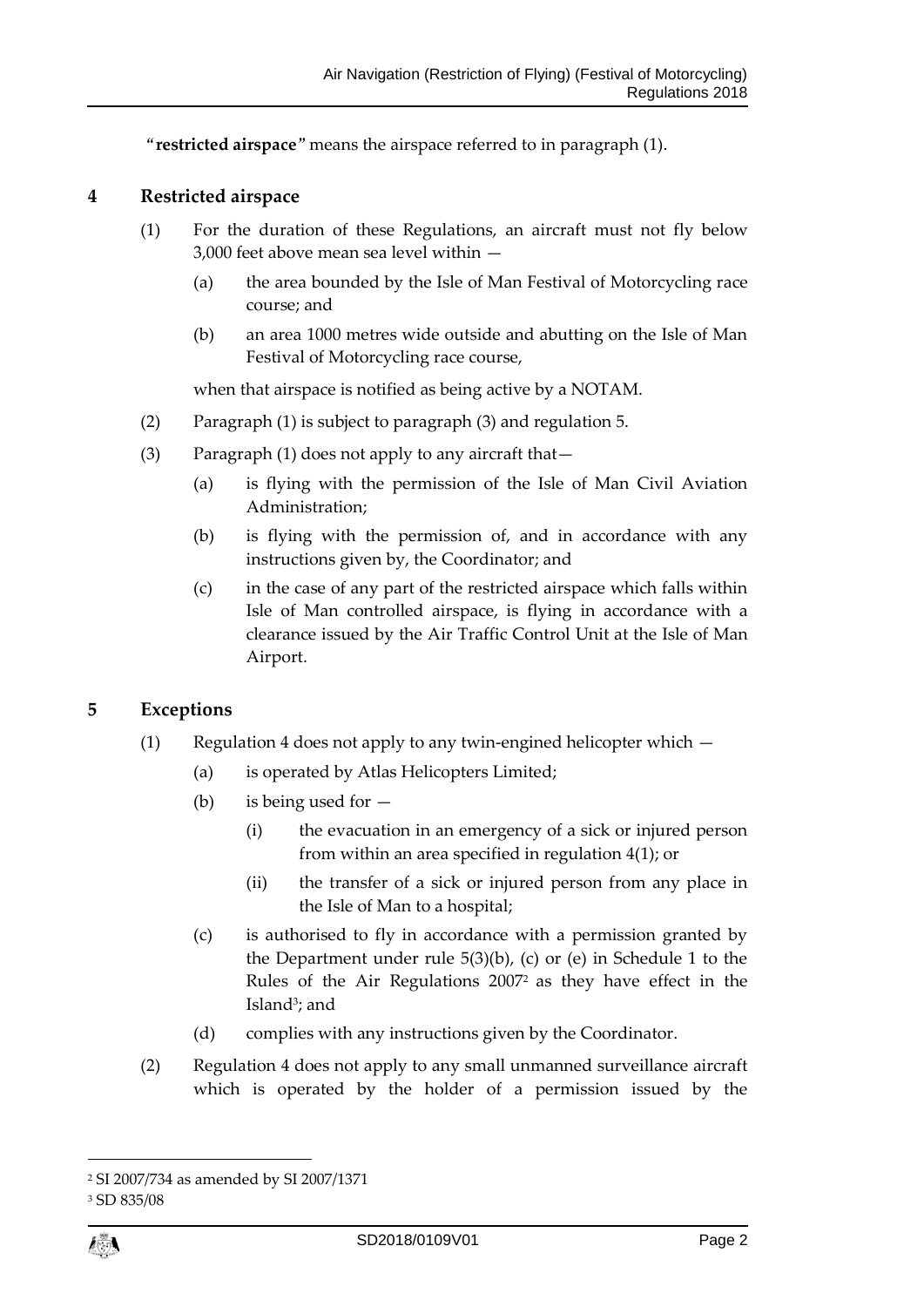Department in accordance with Article 98(1) of the Air Navigation (Isle of Man) Order 2015<sup>4</sup> and which—

- (a) is used in accordance with the terms of a Memorandum of Understanding between the operator and the Isle of Man Emergency Services; and
- (b) complies with any instruction given by the Coordinator.

#### **MADE 21 MARCH 2018**

#### **LAURENCE SKELLY** *Minister for Enterprise*

1

<sup>4</sup> SI 2015/870 as amended by SI 2016/155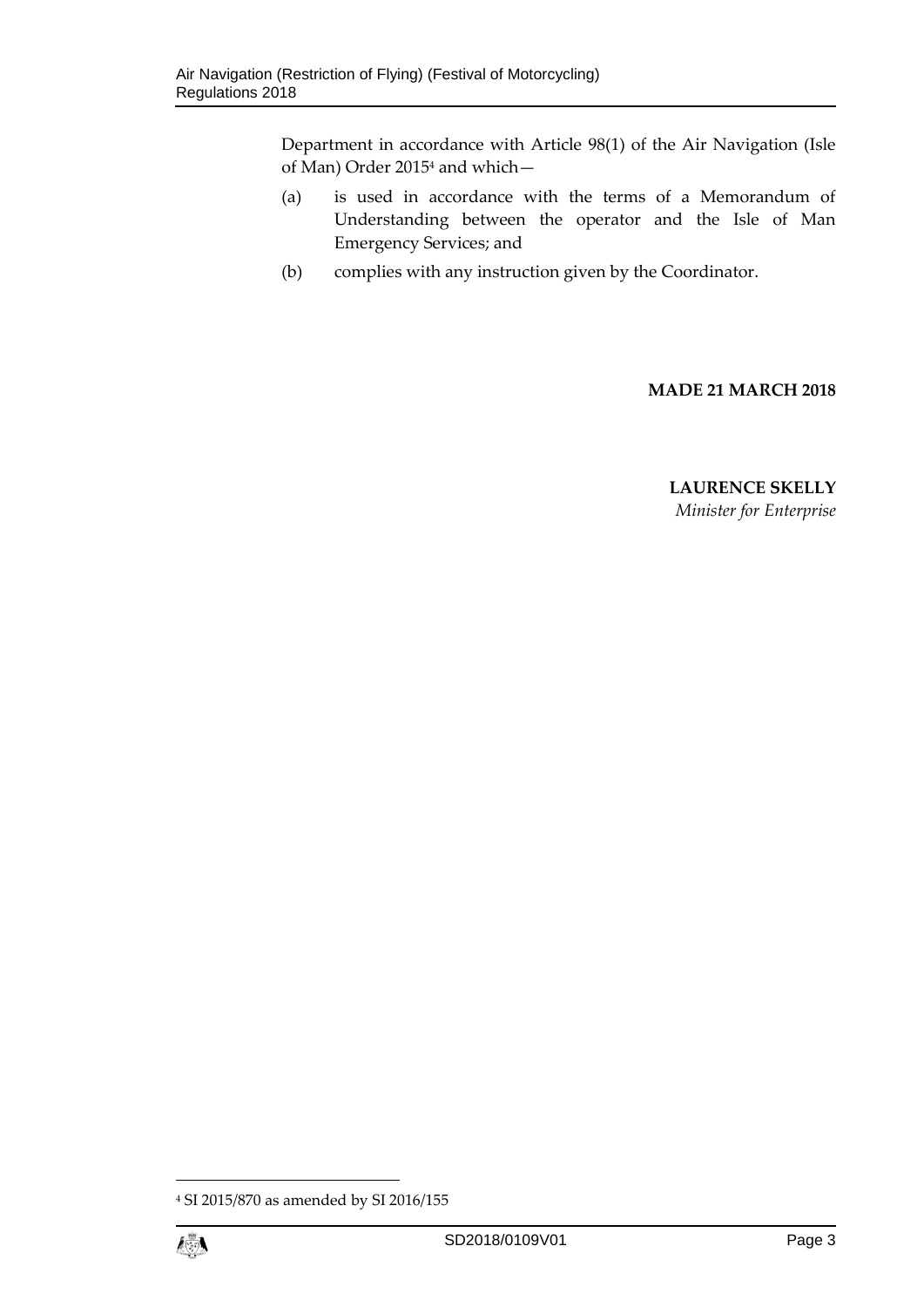# **SCHEDULE**



#### **ISLE OF MAN FESTIVAL OF MOTORCYCLING RACE COURSE**